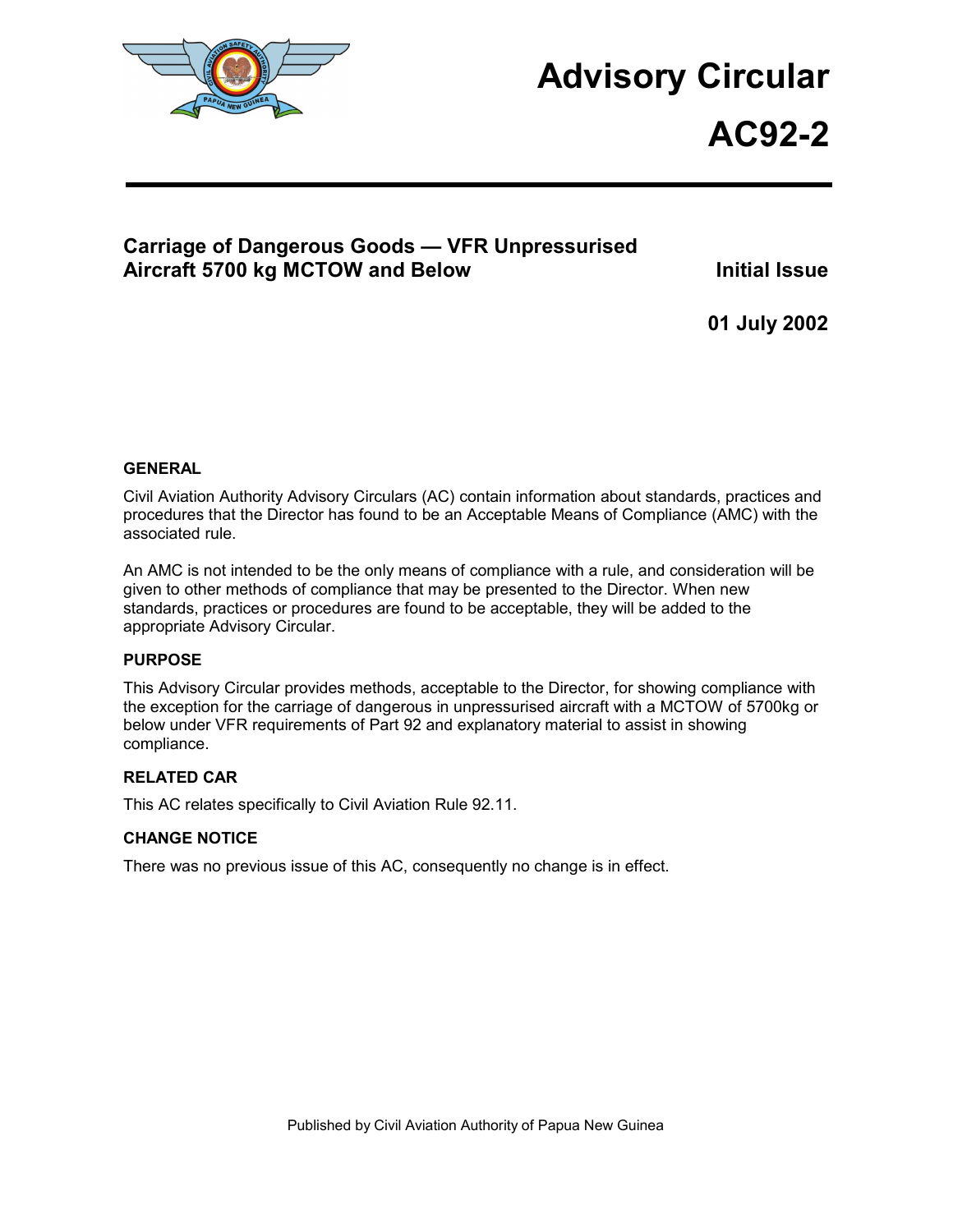## **Table of Contents**

| 1 <sup>1</sup>   |  |
|------------------|--|
| 2.               |  |
| 3.               |  |
| 4.               |  |
| 5.               |  |
| 6.               |  |
| $\overline{7}$ . |  |
| 8.               |  |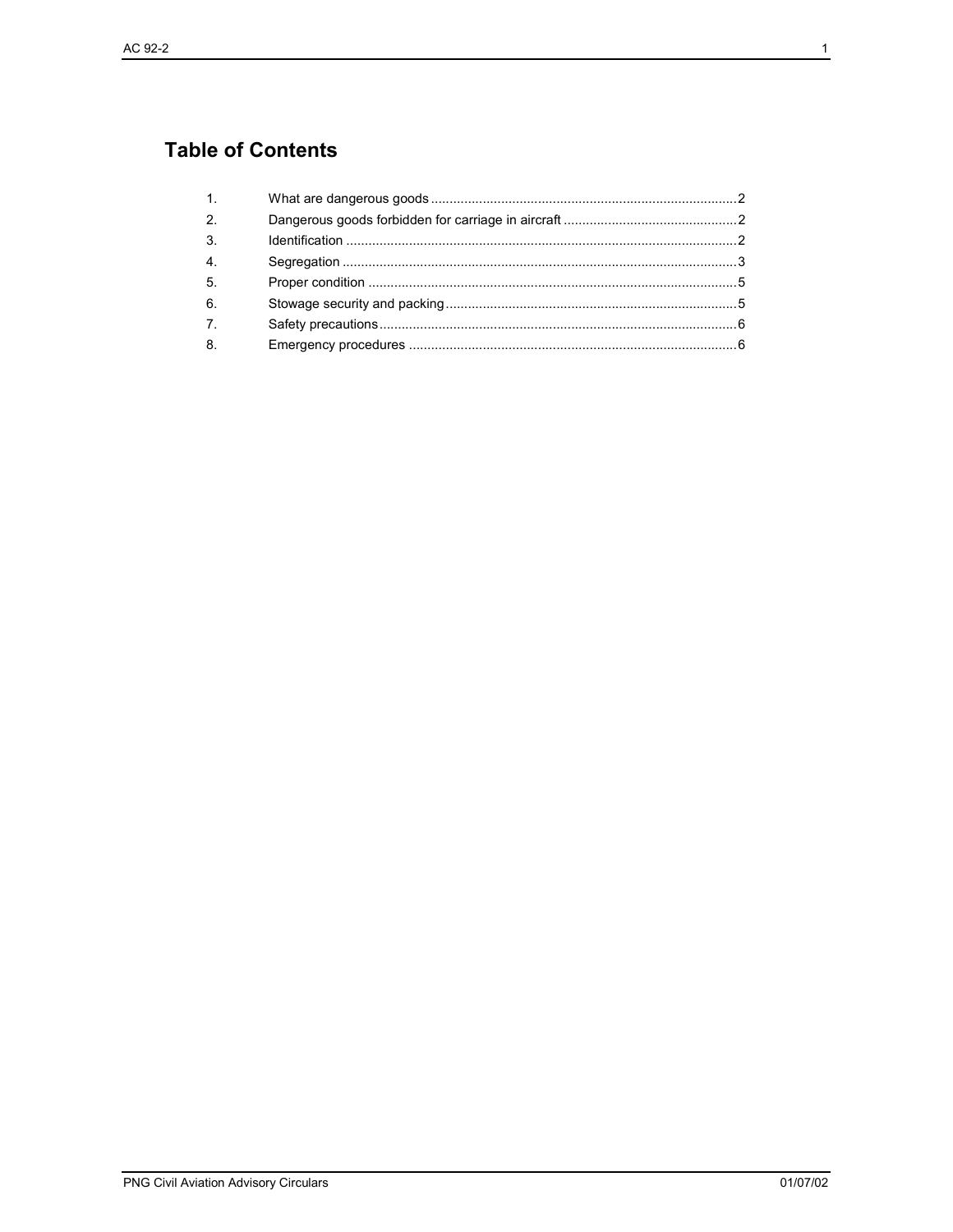## **INTRODUCTION**

Part 92 provides exceptions for the carriage by air of some dangerous goods. One exception allows the carriage of certain items in unpressurised aircraft at or below 5700 kg MCTOW on a VFR flight. The VFR operator will not have to comply with the extensive requirements that otherwise apply to the safe transport of dangerous goods by air.

It is important to appreciate that the requirements for the safe carriage of dangerous goods are applicable to all operators, irrespective of the operation being for hire or reward, or private.

Many aircraft engaged in VFR operations operate into areas not easily accessible by other means of transport and therefore dangerous goods are likely to be transported on these operations

It is important for aircraft operators, who transport these goods, to fully understand the rule provisions and how to comply with the rules. That understanding will ensure that the safety of the aircraft and its occupants is not put at risk.

The following provides guidance on methods and procedures that the operator can apply for the safe carriage of dangerous goods by air.

#### **1. What are dangerous goods**

Dangerous goods are articles or substances that are capable of posing significant risk to health, safety, or property when carried by air.

The most common item of a dangerous good is petrol. Petrol is a commodity that has been around for a long time. Most, if not all, of you will have handled petrol and had the safety precautions imbued in you by the likes of your parents. Precautions would be such as, it is highly flammable, don't smoke or have an open flame in its vicinity, keep it in a proper container with a tightly closed stopper, the fumes are hazardous and the like.

Many common items from the home or workshop, as well as a variety of industrial chemicals or substances, are potentially more hazardous to persons on board aircraft when they are carried by air.

#### **2. Dangerous goods forbidden for carriage in aircraft**

You need to be aware that certain items, due to their hazardous nature, are forbidden from carriage by air, and others can only be carried on cargo aircraft. Items such as explosives or explosive devices are obvious examples. But there are a number of other items that are liable to produce a dangerous source of heat or gas under the conditions normally encountered in an aircraft during flight. These types of items must not be carried in any circumstance!

#### **3. Identification**

Each operator who needs to take advantage of this provision in the rule, would have experience with the items associated with the needs of passengers for their recreational or sporting activities. The operator should identify these items that are acceptable for transport in their aircraft and provide this information to the operating pilots. They, then, do not have to make individual judgements on what might be carried.

The following is a list of typical items that may be carried:

- (1) Refillable or disposal LPG gas cylinders of the type commonly associated with camping equipment.
- (2) Small quantities of ammunition required for hunting or sporting purposes.
- (3) Petrol, kerosene or other flammable liquid required for the replenishment of heaters, stoves, lamps, and the like.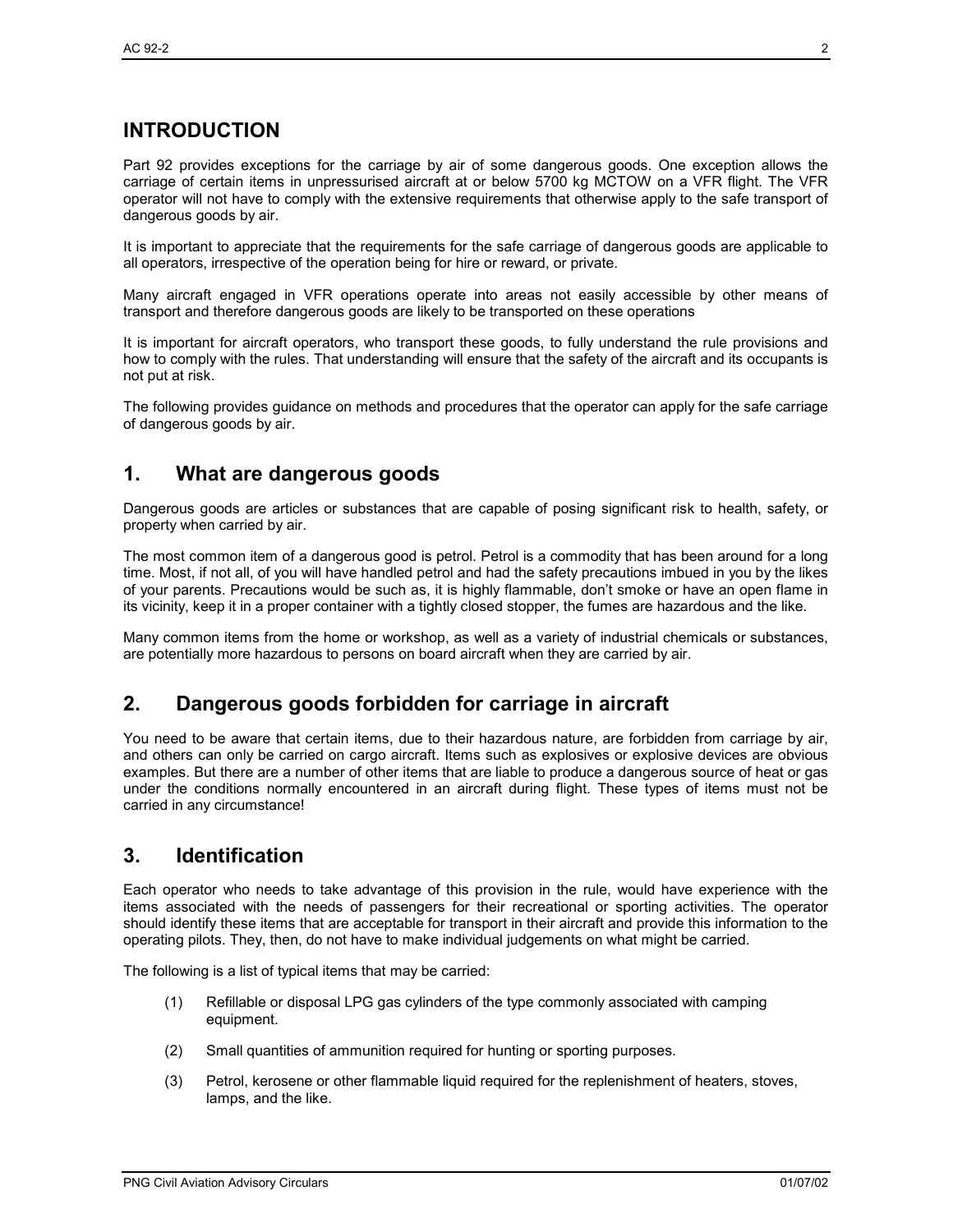- (4) Solid fuel for solid fuel burners, heaters, and the like.
- (5) Divers air bottles, either full or empty.
- (6) Batteries required for use by generators, back-up power supply, and the like.

*If you come across an article or substance that appears to be a dangerous good either do not carry it or seek advice about it.* 

#### **4. Segregation**

Certain substances can interact dangerously producing toxic fumes, or even ignite, should they come into contact with each other. The precaution to be taken is to segregate such substances that can react dangerously with one another.

Segregation can be achieved by placing articles or packages of non-dangerous goods between them, or by physically placing the packages in different parts of the cargo or baggage compartment.

ICAO Technical Instructions contains a complete list of substances by class or division that are required to be segregated. As the purpose of this rule is for the carriage of restricted items of dangerous goods the following table covers those items that are likely to be carried. Should you come across a substance that is not included in the table you should seek advice from someone who is familiar with the complete ICAO listing.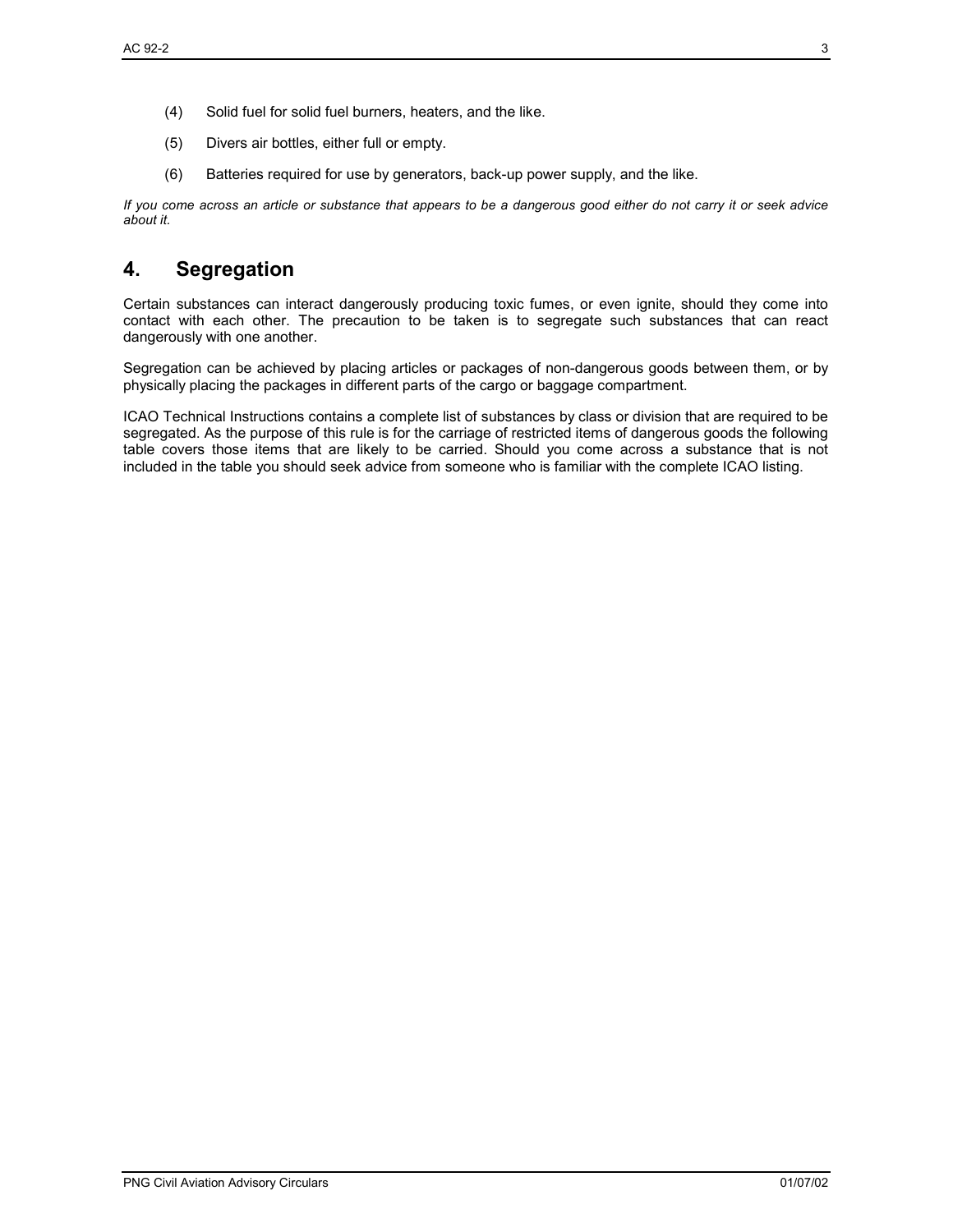| <b>Class or</b><br><b>Division</b>       | Should be segregated from                                                        |
|------------------------------------------|----------------------------------------------------------------------------------|
| Class 1 -<br><b>Explosives</b>           | Class 8 - Corrosives                                                             |
| Class 3 -                                | Division 5.1 - Oxidisers                                                         |
| Flammable Liquids                        | Division 5.2 - Organic Peroxide                                                  |
| Division 4.2 -<br>Substances liable      | Division 5.1 - Oxidiser                                                          |
| to Spontaneous<br>Combustion             | Division 5.2 - Organic Peroxide                                                  |
|                                          | Class 8 - Corrosives                                                             |
| Division 4.3 - Sub-<br>stances which, in | Division 5.1 - Oxidiser                                                          |
| contact with water,<br>emit flammable    | Division 5.2 - Organic Peroxides                                                 |
| gases                                    | Class 8 - Corrosives                                                             |
| Division 5.1 -                           | Class 3 - Flammable Liquid                                                       |
| Oxidiser                                 | Division 4.2 - Substances liable to Spontaneous Combustion                       |
|                                          | Division 4.3 - Sub-stances which, in contact with water, emit<br>flammable gases |
|                                          | Class 8 - Corrosives                                                             |
| Division 5.2 -                           | Class 3 - Flammable Liquid                                                       |
| Organic Peroxide                         | Division 4.2 - Substances liable to Spontaneous Combustion                       |
|                                          | Division 4.3 - Substances which, in contact with water, emit<br>flammable gases  |
|                                          | Class 8 - Corrosives                                                             |
| Class 8 -                                | Class 1 - Explosives                                                             |
| Corrosives                               | Division 4.2 - Substances liable to Spontaneous Combustion                       |
|                                          | Division 4.3 - Substances which, in contact with water, emit<br>flammable gases  |
|                                          | Division 5.1 - Oxidiser                                                          |
|                                          | Division 5.2 - Organic Peroxide                                                  |

## **Table 1. Segregation of Dangerous Goods**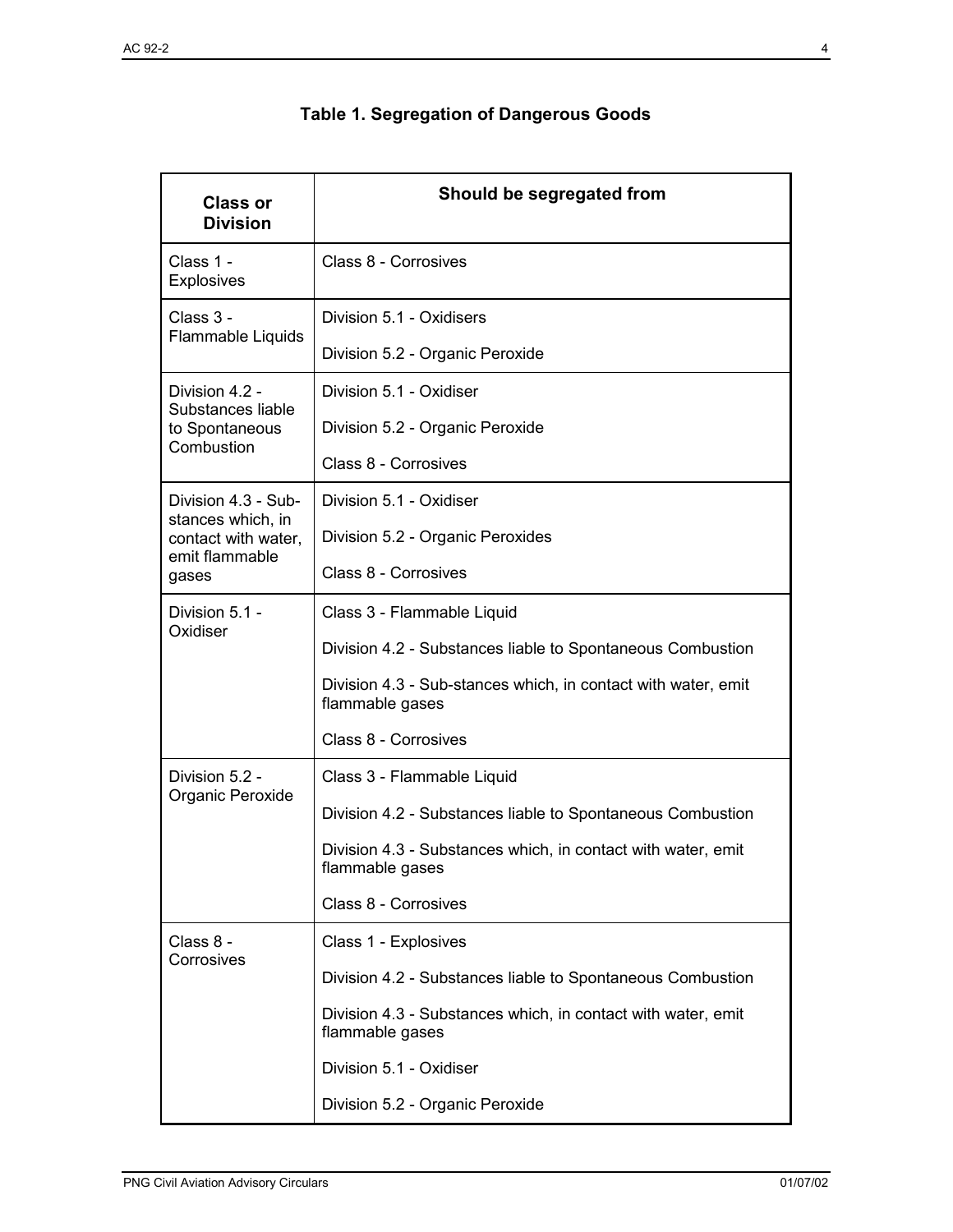Some of the substances or articles listed are readily identified, others not so. Table 2 contains examples of items in each class or division.

| <b>Class or Division</b>                                          | <b>Examples</b>                                                |
|-------------------------------------------------------------------|----------------------------------------------------------------|
| Explosives                                                        | Ammunition in the form of cartridges with inert projectile     |
| Corrosives                                                        | Battery acid, mercury                                          |
| Flammable liquids                                                 | Petrol, kerosene and the like                                  |
| Flammable solids                                                  | Matches, red phosphorous, magnesium ribbon, celluloid, camphor |
| Oxidiser                                                          | Swimming pool chlorine, peroxides                              |
| Substances liable to<br>spontaneous<br>combustion                 | White or yellow phosphorus, sulphur                            |
| Substances which in<br>contact with water emit<br>flammable gases | Calcium carbide, powdered aluminium or iron, sodium metal      |

**Table 2. Examples of dangerous goods classes or divisions** 

#### **5. Proper condition**

Each operator who carries items under the provision of this rule should ensure that they are in a proper and safe condition by checking that the packages or containers have not been damaged or show signs of leakage. Metal containers should not show any signs of corrosion. If applicable, the testing dates of gas cylinders and diving tanks should be checked to ensure that the validity date has not expired. Caps or valves on Containers should be checked for security. Packages containing ammunition should not be torn or damaged in such a way that may allow the ammunition to move or fall out.

#### **6. Stowage security and packing**

The ICAO packing requirements are not applicable to this rule, but all articles or substances should be carried in containers or receptacles that are specifically designed for that purpose. For example, petrol should only be carried in containers that have been designed to hold petrol. Glass or plastic bottles would not be acceptable. Ammunition should only be carried in containers specifically designed for that purpose. Ammunition lying loose in a plastic bag or in the pocket of a pack will be hazardous.

All articles should be secured and stowed to minimise the risk of damage to the container during normal flight. Gas cylinders should not be attached to a stove, lantern, burner, or the like, and any regulators or hoses should be removed prior to loading. Diving bottles should not have air hoses or regulators fitted. Single fuel-gas cylinders or small quantities of dangerous goods may be securely packed in suitcases or packs and surrounded by clothing and the like. For larger quantities of dangerous goods, it may be advisable for these to be placed in another container that can then be securely restrained to the aircraft.